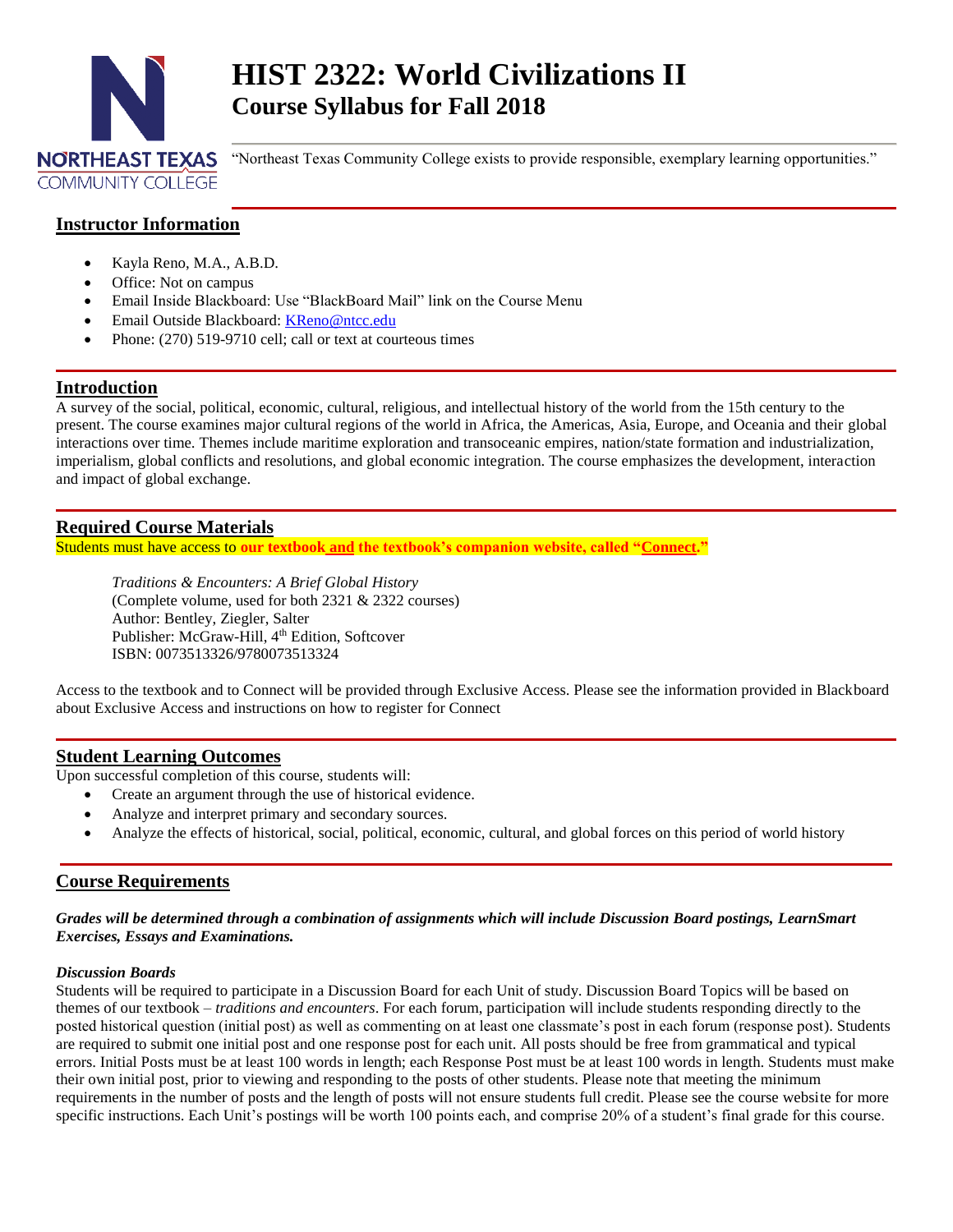## *LearnSmart Exercises*

Students will be required to complete the LearnSmart Exercises for each assigned chapter. LearnSmart is a study tool which helps students to review chapter material. Grades are based on completion of the Module, not by correct/incorrect answers (i.e. if a student completes only 70% of the Module by the due date, then the student receives a 70 %; if a student completes 100% of the Module by the due date, then the student receives a 100%). Please see the course website for more specific instructions. LearnSmart Exercises will be worth 100 points each and comprise 20% of a student's final grade for this course.

#### *Essay Assignments*

Students will be required to write one essay, which responds to the assigned topic. The Essay will be due around the time of the Final Exam. Please see the course website for more specific instructions. Each essay assignment will be worth 100 points, and together they will comprise 20% of a student's final grade for this course.

#### *Examinations*

Students will be required to complete a Midterm and a Final Examination. Each Exam will be comprised of 100 questions (multiple choice, matching, fill in the blank, etc.) – broken into two parts, 50 questions each, covering only certain chapters, to be completed within 100 minutes**:**

| Midterm | Part A 50 Ouestions | Covering Chapters 19-23 | 100 minutes | 200 pts (50 question x 4 pts each) |
|---------|---------------------|-------------------------|-------------|------------------------------------|
|         | Part B 50 Ouestions | Covering Chapters 24-26 | 100 minutes | 200 pts (50 question x 4 pts each) |
| Final   | Part A 50 Questions | Covering Chapters 27-32 | 100 minutes | 200 pts (50 question x 4 pts each) |
|         | Part B 50 Ouestions | Covering Chapters 30-34 | 100 minutes | 200 pts (50 question x 4 pts each) |

Students must take Part A & B online through Blackboard. Please see the course website for more specific instructions. Each Exam will be worth 400 pts and comprise 20% of the student's final grade for this course.

# **Course Grading Policy**

Grades in this course will be weighted. Course Grades will be determined by the following:

| <b>LearnSmart Exercises:</b> | 20%<br>20% |  |
|------------------------------|------------|--|
| <b>Discussion Boards:</b>    |            |  |
| Midterm Exam:                | 20%        |  |
| <b>Final Exam:</b>           | 20%        |  |
| <b>Essays:</b>               | 20%        |  |
|                              | 100%       |  |
| <b>Grade Scale:</b>          |            |  |
| $A = 90\% - 100\%$           |            |  |
| $B = 80\% - 89\%$            |            |  |
| $C = 70\% - 79\%$            |            |  |
| $D = 60\% - 69\%$            |            |  |
| $F = 59\%$ & below           |            |  |
|                              |            |  |

#### **Course Gradebook:**

Students may review their grades by clicking on the "My Grades" link on the Course Menu.

#### **Grading Grievances**

Any student who has a concern or dispute regarding the grading of an assignment should discuss their concern with the Instructor as soon as possible. The Lead Instructor is solely responsible for grading policies and has the ultimate authority over student grades.

## **Late Assignment Policy**

Assignments not submitted by the due date and time will be counted as LATE. This is non-negotiable unless **TWO conditions** are met:

- 1. A **valid** excuse is provided
- 2. The student must contact the instructor with the valid excuse, **prior** to the assignment's due date and time.

A valid excuse does not include internet problems or lack of internet access. All students must have reliable and consistent access to the internet throughout the duration of this course.

Late Deductions are determined for each 24 hour period past the due date, as follows:

• Discussion Boards – 10% deduction